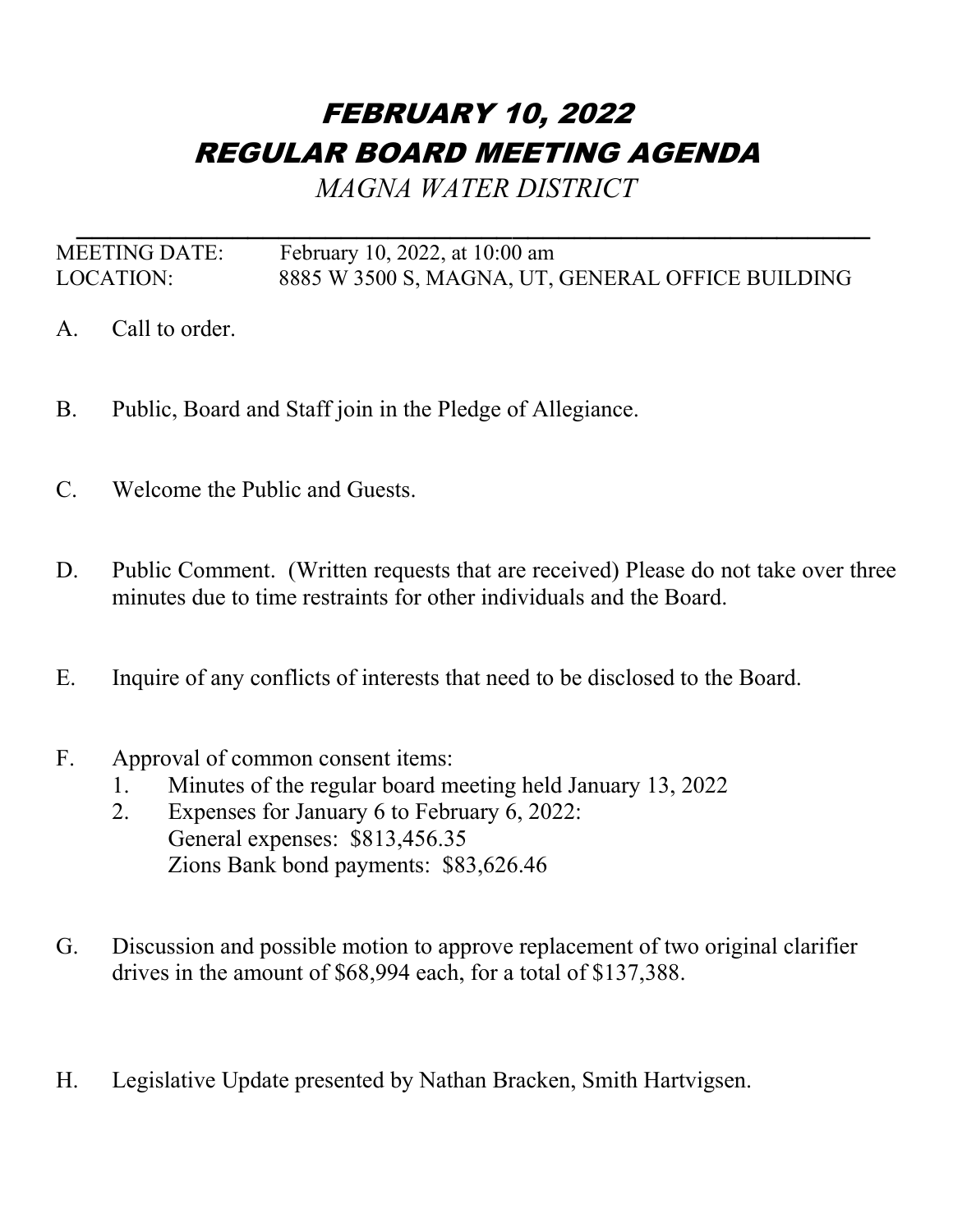- I. Discussion and possible motion to approve purchase of 700 5/8" culinary water meters for the meter replacement program in the amount of \$192,717.
- J. Discussion and possible motion to approve Indigo Water Group proposal for process control consulting including operations assistance and troubleshooting.
- K. Discussion and possible motion to approve purchase of 2018 Yamaha DR2A QuieTech Golf Cart for WWTP operations in the amount of \$6,499.
- L. Discussion and possible motion on proposed changes to the District's Administrative Rules & Regulations.
- M. Discussion and possible motion to approve Epic Engineering task orders 2022-1 to 2022-4 for general and subdivision development services in the amount of \$150,000.
- N. Discussion and possible motion to approve Epic Engineering's amendment to task order 2020-7 for the Zone 3 Secondary Booster Pump Station project in the amount of \$7,300.
- O. Discussion and possible motion to approve Stantec's 2022 task order for water and wastewater project support services in the amount of \$50,000.
- P. Report & Discussion from General Manager.
- Q. Discussion on District's actual vs budget status as of January 31, 2022.
- R. Engineering projects update.